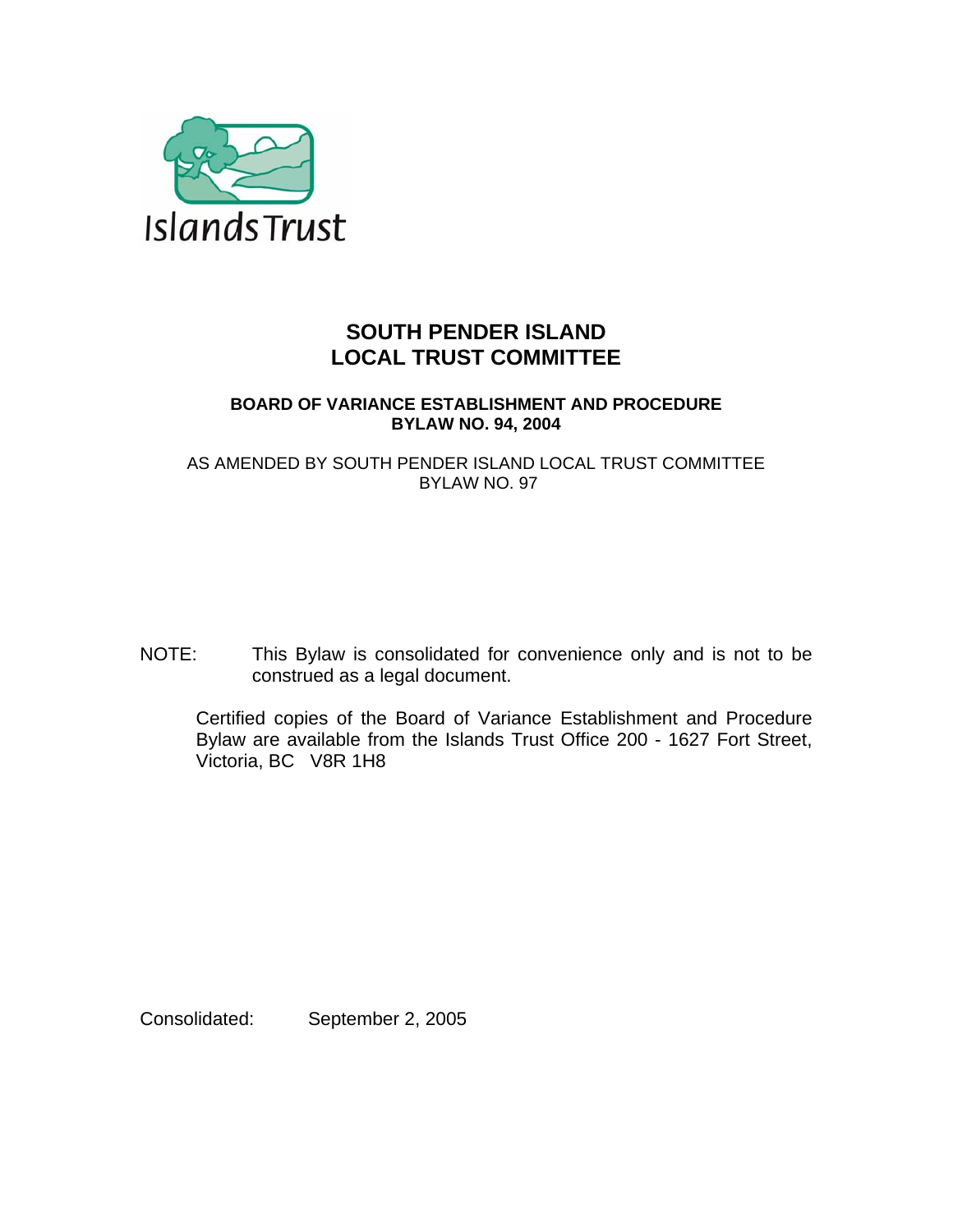## SOUTH PENDER ISLAND LOCAL TRUST COMMITTEE

### BOARD OF VARIANCE ESTABLISHMENT AND PROCEDURE BYLAW NO. 94, 2004

A Bylaw to establish and to set out procedures for a Board of Variance for the Southern Gulf Islands of the Islands Trust, which includes the Local Trust Committees of Galiano, Mayne, Saturna, North Pender and South Pender Island pursuant to Section 899 of the Local Government Act. 

### **TITLE**

 $1<sub>1</sub>$ This Bylaw may be cited as "South Pender Island Local Trust Committee Board of Variance Establishment and Procedure Bylaw No. 94, 2004"

## **ESTABLISHMENT OF THE BOARD**

 $2.$ Three persons shall be appointed to the Board of Variance (The Board).

#### **BL 97**

- $3<sub>1</sub>$ The appointment of the Board of Variance shall be by resolution of each Local Trust Committee (LTC).
	- $\overline{4}$ . The Board shall by resolution appoint one of the appointed members as the Chair.
	- 5. The Chair may appoint a member of the Board as Acting Chair to preside in the absence of the Chair.
- **BL 97** 6. By separate resolution of LTC, the Chair, or any other member of the Board, may be removed from the Board.
	- $7.$ At the time of their appointment, the members shall be appointed to a three year term.
	- A quorum of the Board for all hearings, pursuant to the provisions of this Bylaw, 8. shall be two (2) or more members.
	- 9. Advertising for members of the Board shall be done through the newspaper and at the usual posting place in each Local Trust Area.
	- $10.$ A person who is a member of the advisory planning commission, a Trustee of the Islands Trust or an officer or employee of the Islands Trust is not eligible to be appointed to the Board.

# PROCEDURES OF THE BOARD

### **Secretary to the Board**

 $11.$ The Director of Local Planning Services or their representative is appointed as the Secretary to the Board.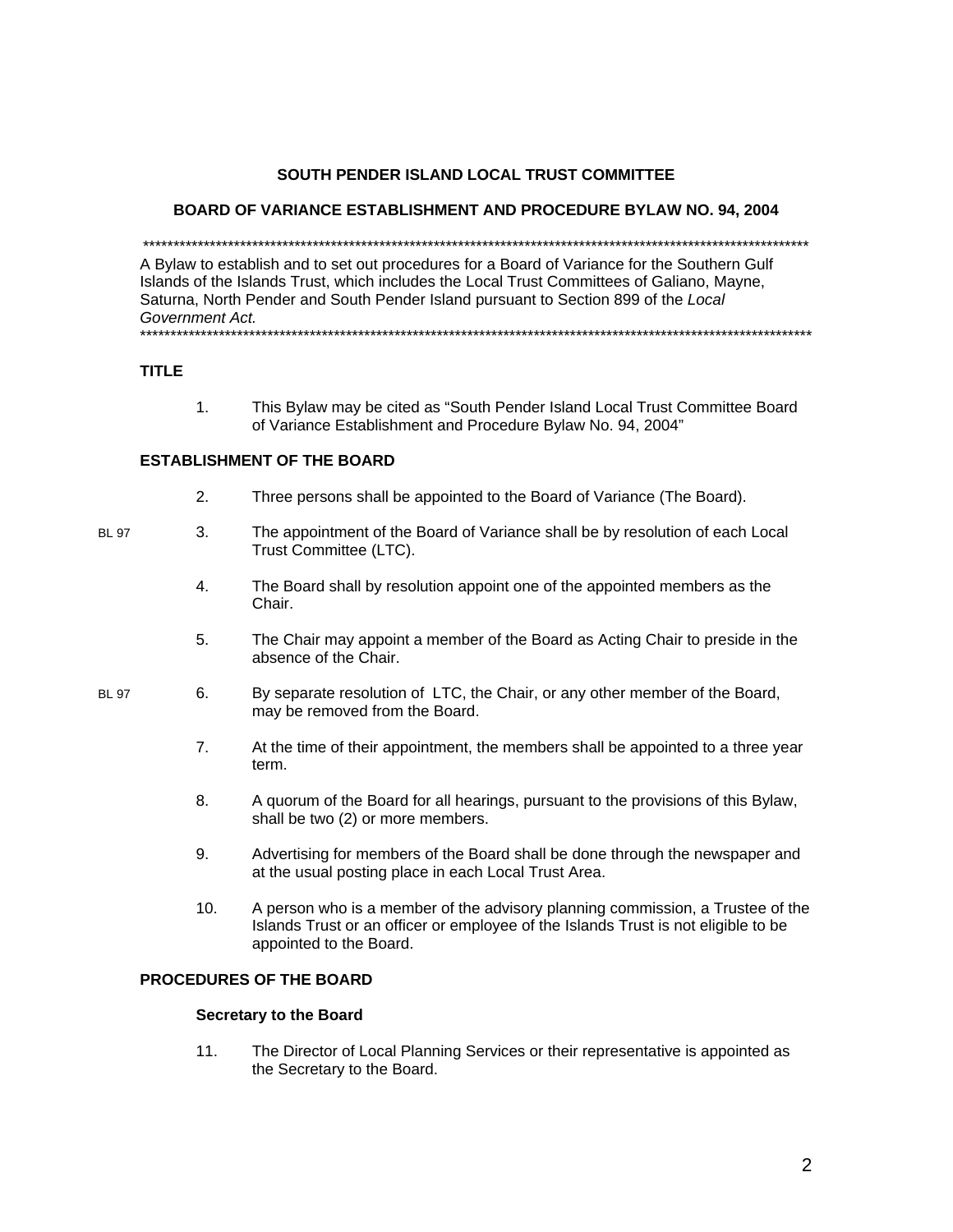12. The Secretary, in addition to receiving applications and preparing agendas on behalf of the Board, must:

# BL 97 a) Maintain a record of all of the decisions of the Board; and BL 97 b) Ensure that such records are available for inspection by the public during the normal business hours of the office.

13. Not less than seven days prior to the Board meeting, the Secretary must prepare an agenda of the matters to be considered at the meeting and mail or otherwise deliver a copy of the agenda to each Board member and to be posted at the usual posting places in the Local Trust Area in which the appeal is being made.

# **Application Procedure**

- 14. Any person may appeal to the Board by submitting an application to the Islands Trust with the required attachments and an application fee as required by the fees Bylaw for the Local Trust Area in which the appeal is being made.
- 15. Every application to the Board must include a plan signed by a B.C. Land Surveyor the adequacy of which is to be determined by the Secretary, unless the Secretary determines that the provision of such a plan is not reasonably necessary for the Board to rule on the appeal.
- 16. A copy of the completed application, as determined by the Secretary, is to be sent to the Board members at the earliest convenience.
- 17. The Secretary in consultation with the Chair will coordinate the Board meeting.
- 18. The Secretary will provide a summary report to the Board and will refer the application for comment if deemed necessary.
- 19. The Secretary, must, upon receipt of a completed application and not less than 10 days before the date of the board meeting at which the application is to be considered:
	- a) Mail or otherwise deliver, a notice of the Board meeting to:
		- i) the applicant;
		- ii) the owners and tenants in occupation of the land which is the subject of the application; and,
		- iii) the owners and tenants in occupation of the land which is adjacent to land which is the subject of the application.
- 20. The notice of the board meeting at which an application will be considered, must:
	- a) Identify by street address and/or legal description, the land which is the subject of the application; and,
	- b) State in a general way the subject matter of the application, and the time, date, and place of the Board meeting.

# **Location of Board Meeting**

21. The Board meeting will occur in the Local Trust Area in which the subject land is located or in a location determined by the Secretary to ensure reasonable access to the meeting.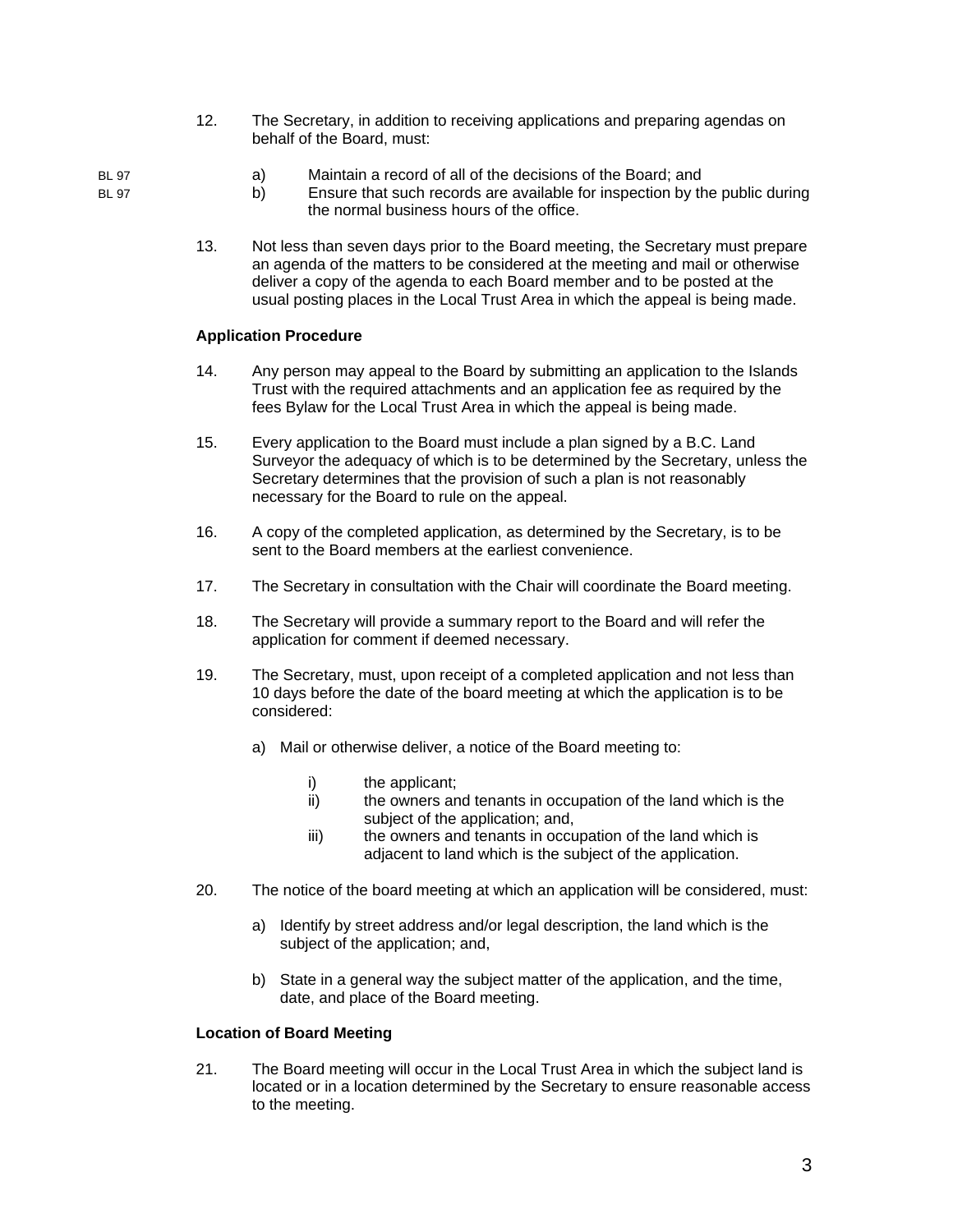### **CONDUCT OF A BOARD MEETING**

### **Submissions to a Board Meeting**

- 22. The applicant must be afforded the first opportunity to make a submission to the Board, after which other submissions may be presented in the order determined by the Chair, until all persons or organizations with an interest in the subject application have been given an opportunity to be heard.
- 23. A submission to the Board may also include a planning report from Islands Trust staff, a report from the Building Inspector or other agencies or professionals as determined by the Chair in consultation with the Secretary.
- 24. The Board must not consider any oral or written submissions on an application except at the Board meeting at which that application is to be considered.

### **Deliberations of the Board**

- 25. All deliberations of the Board are to take place in duly constituted open meetings.
- 26. Other than at a Board meeting or during a site visit, a member of the Board is not permitted to discuss an application with any person.
- 27. The deliberations, and the decision of the Board to either grant or deny an order must be made in the presence of the applicant, and any other persons notified in connection with that application, if in attendance at that meeting.
- 28. If the applicant or any other person notified of that application is not present at the board meeting at which the application is scheduled to be considered, the Board may grant or deny an order in the absence of the applicant or any other person.
- 29. Any Board member may view any property which is the subject of, adjacent to, or which in their opinion, is affected by an application, and may enter such property with the permission of the occupier.

### **Voting Procedures of the Board**

- 30. The decision of the Board to either grant or deny an order must be made by a motion adopted by a quorum of the Board.
- 31. Any Board member who abstains from voting is deemed to have voted in favour of the motion.

### **Notification after Board Decision**

- 32. The Secretary must, within seven days of a decision by the Board, mail or otherwise deliver written notification of such decision to:
	- a) the owner and/or applicant;
- BL 97 b) the Board members and to the CRD Building Inspection office; and,
	- c) the South Pender Island Local Trust Committee.